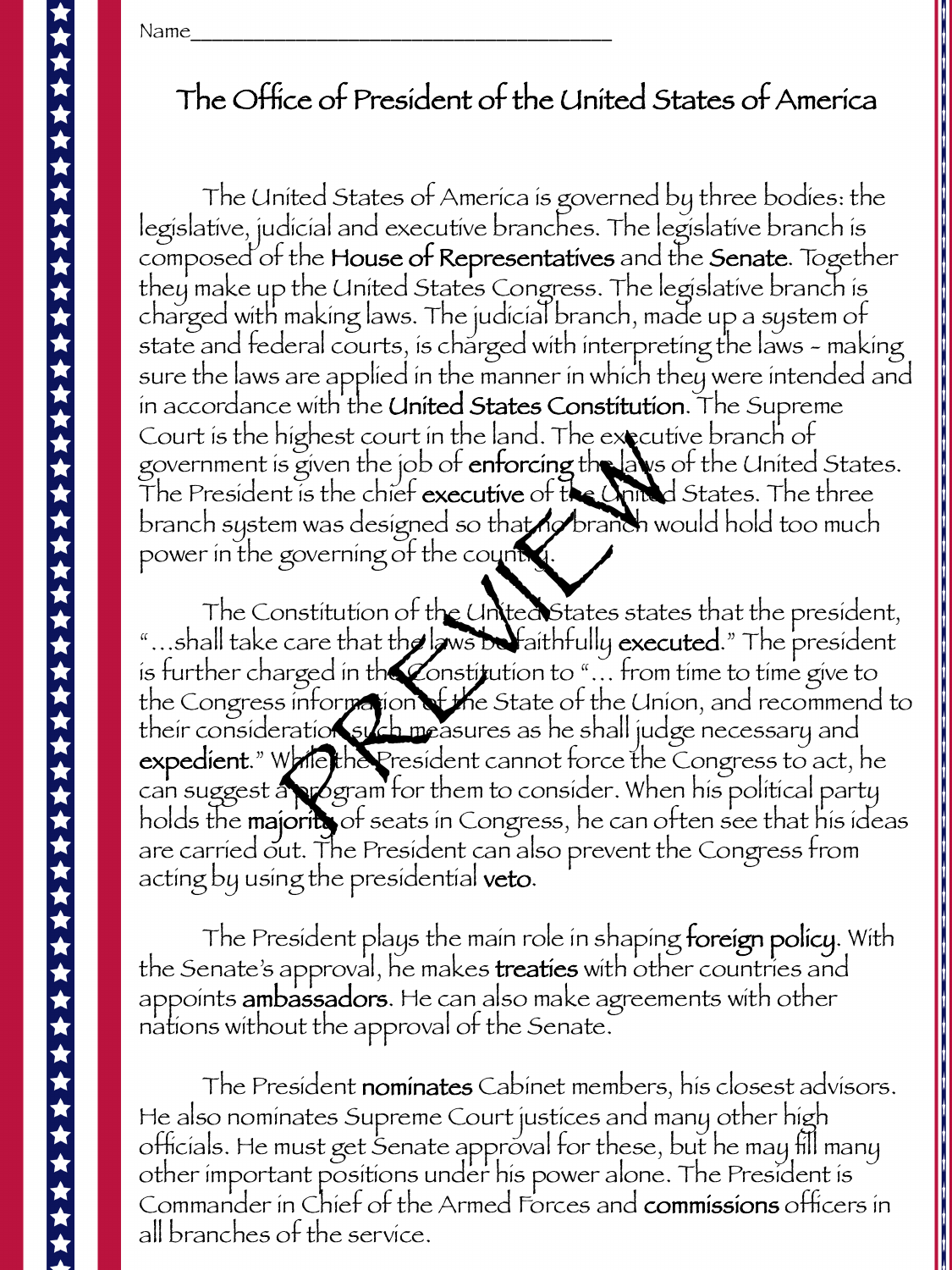Name\_\_\_\_\_\_\_\_\_\_\_\_\_\_\_\_\_\_\_\_\_\_\_\_\_\_\_\_\_\_\_\_\_\_\_\_\_\_\_\_ The Office of President of the United States of America True or False? **1. \_\_\_\_\_\_** The United States is governed by three bodies. **2. \_\_\_\_\_\_** It is the job of the President to interpret laws. **3. \_\_\_\_\_\_** The Supreme Court is part of the judicial branch. **4. \_\_\_\_\_** The three branch system spreads power around. **5. \_\_\_\_\_\_** The President is expected to report to Congress from time to time **6. \_\_\_\_\_\_** If the President has an idea, he tells Congress what to do  $\mathcal{L}^{\text{max}}_{\text{max}}$  $\operatorname{\mathsf{Ind}}$  they are required to do it. **7. \_\_\_\_\_\_** If the President doesn't agree with something Congress decides, there isn't anything he can do to prevent it. **8. \_\_\_\_\_\_** The President is involved in working with other countries. **9. \_\_\_\_\_\_** The President chooses Cabinet members and  $\mathbf{r}$ ambassadors, but they must be approved by the House of Representatives. **10. \_\_\_\_\_\_** The Armed Forces are led by the President. The Supreme Court is part of the jud<br>The three branch system spreads por<br>The President is expected to report t<br>time to time<br>If the president has an idea, he tells C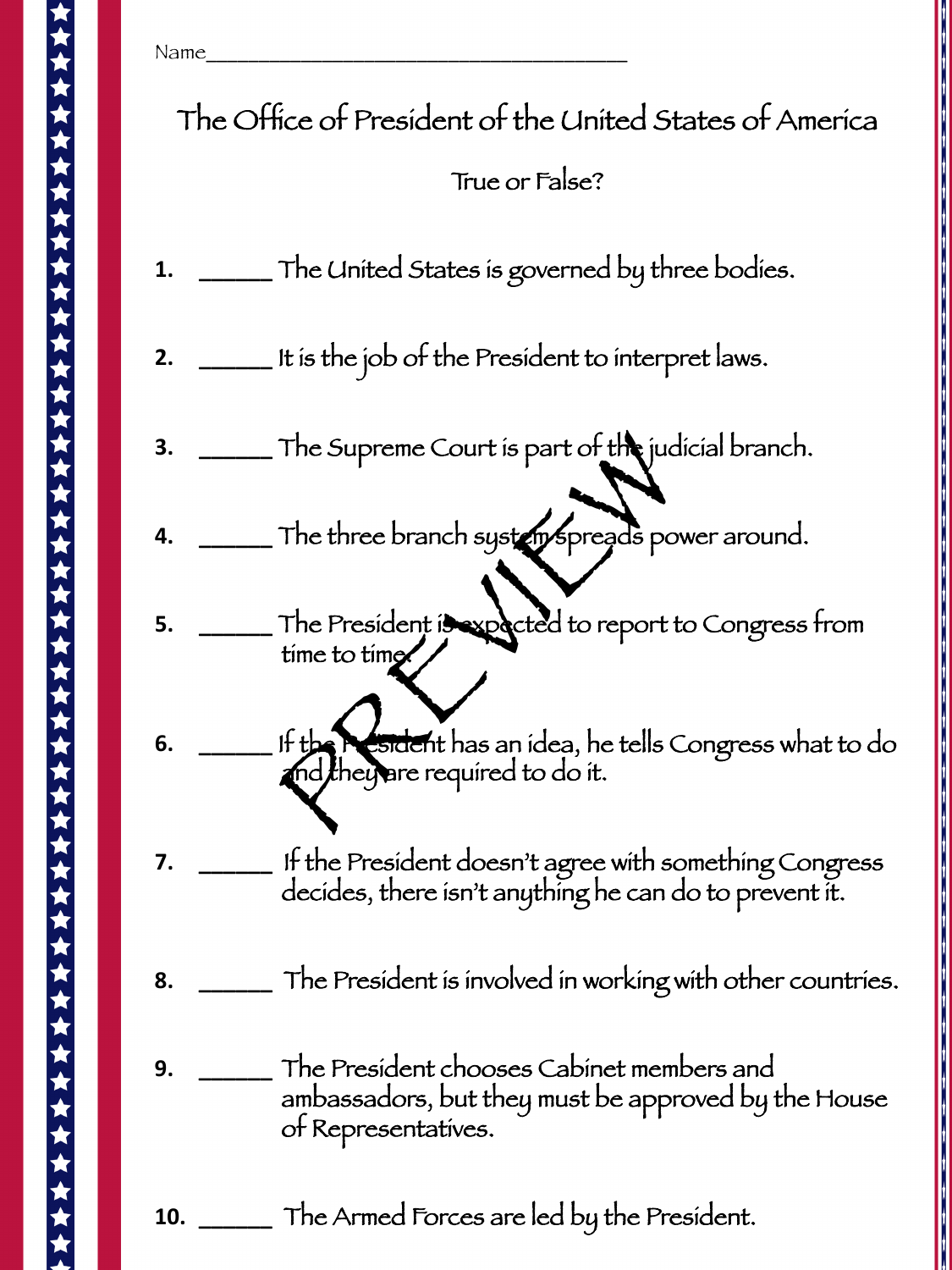Name\_\_\_\_\_\_\_\_\_\_\_\_\_\_\_\_\_\_\_\_\_\_\_\_\_\_\_\_\_\_\_\_\_\_\_\_\_\_\_\_ 

## Presidents' Day

Every year on the third Monday in February, a holiday commonly known as Presidents' Day is celebrated across the country. What has become a day to honor all United States presidents, was not always so. Presidents' Day has its origins in the celebration of the birthdays of two U.S. Presidents: George Washington and Abraham Lincoln.

Following President George Washington's death in 1799, his February 22 birthday became an annual day of remembrance. At the time, Washington was considered to be the most important figure in American history. The 1832 centennial of his birth and the 1848 start of construction on the Washington Monument were cause for national celebration. By an Act of Congress in 1879, George Washington's birthday became a federal holiday known as 'Washington's Birthday'. The first official holiday to celebrate the life of an individual American, it was celebrated on the date of his birth, February 22. State Better Most important insure White<br>this birth and the 1848 start of construction<br>of Mashington's birthday became a Werall<br>Birthday'. The first official holiday to ce<br>erican, it was celebrated to the date of h<br>ered to

Considered to be another of the great presidents in United States history, President Abraham Lincoln (1809 – 1865) was also born in February, on the 12th. While Lincoln's birthday has never been recognized as a national holiday, several states, including Lincoln's home state of Illinois, have declared it a state holiday.

In 1971, the Uniform Monday Holiday Act took effect, placing several national holidays on Mondays in order to create three day weekends for federal workers. As a result, the date of the Washington's Birthday holiday was moved to the third Monday of February. Since this date always falls between the two presidents' birthdays, many people were led to believe that this was done to honor both Washington and Lincoln.

An attempt was made in 1951 to officially rename the holiday 'Presidents' Day'. This failed because many Americans thought that not all presidents are deserving of such special recognition. Several states, however, moved ahead and adopted the name anyway. When retailers began calling their sales around the holiday 'Presidents' Day' sales, Presidents' Day became the commonly used name for the holiday.

To this day the official name of the national holiday remains Washington's Birthday, a day set aside to honor our first president. For many Americans, it is a day to honor the contributions of all of our presidents.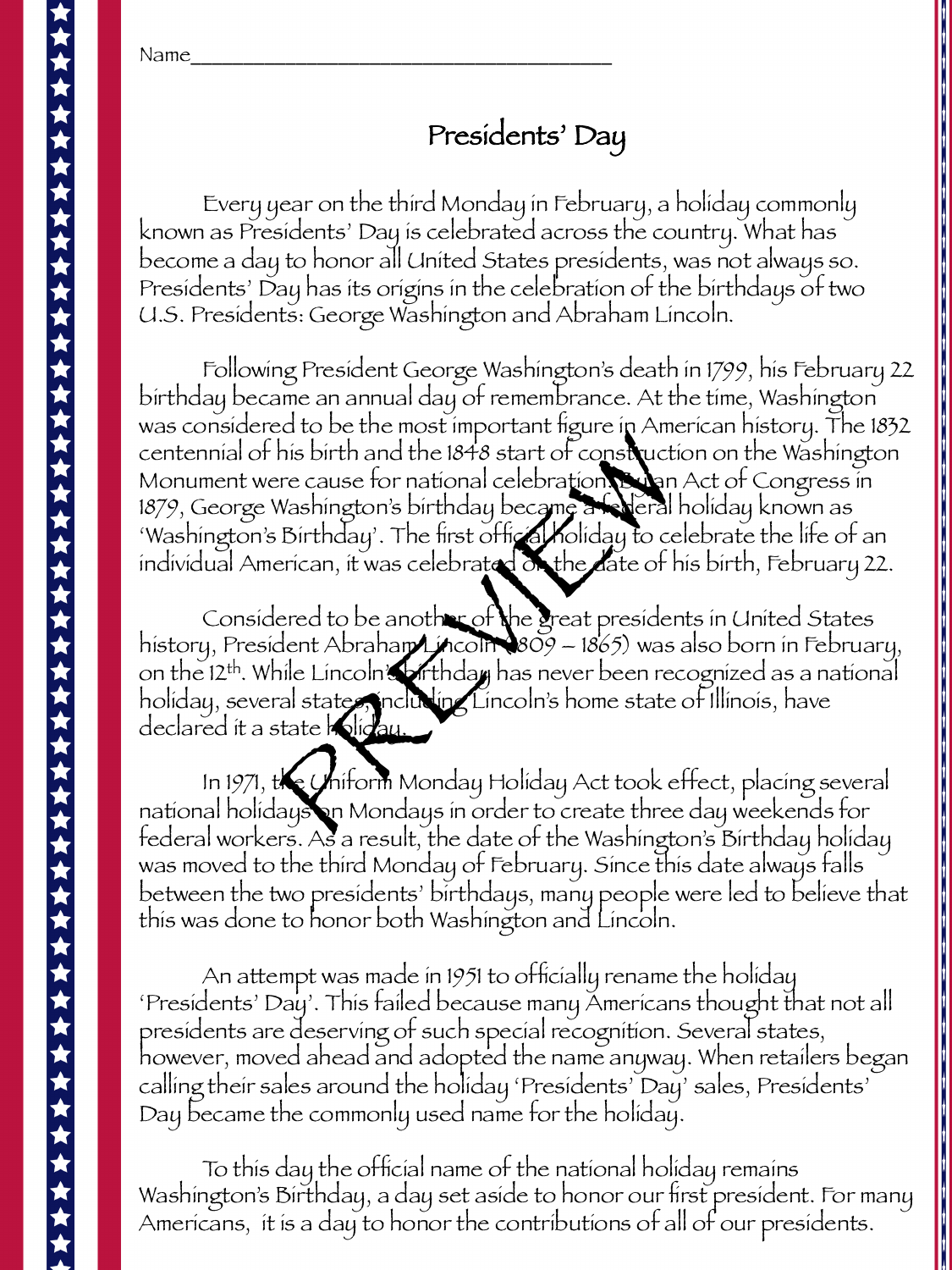| Name                                                                                                         |
|--------------------------------------------------------------------------------------------------------------|
| Presidents' Day                                                                                              |
| How has Presidents' Day changed over time?<br>1.                                                             |
|                                                                                                              |
|                                                                                                              |
|                                                                                                              |
| Do you think all presidents should be honored on Presidents'<br>2.<br>Day? Why or why not?                   |
|                                                                                                              |
|                                                                                                              |
|                                                                                                              |
| If you were in charge of your town's or city's celebration of<br>3.<br>Presidents' Day, what would you plan? |
|                                                                                                              |
|                                                                                                              |
|                                                                                                              |
|                                                                                                              |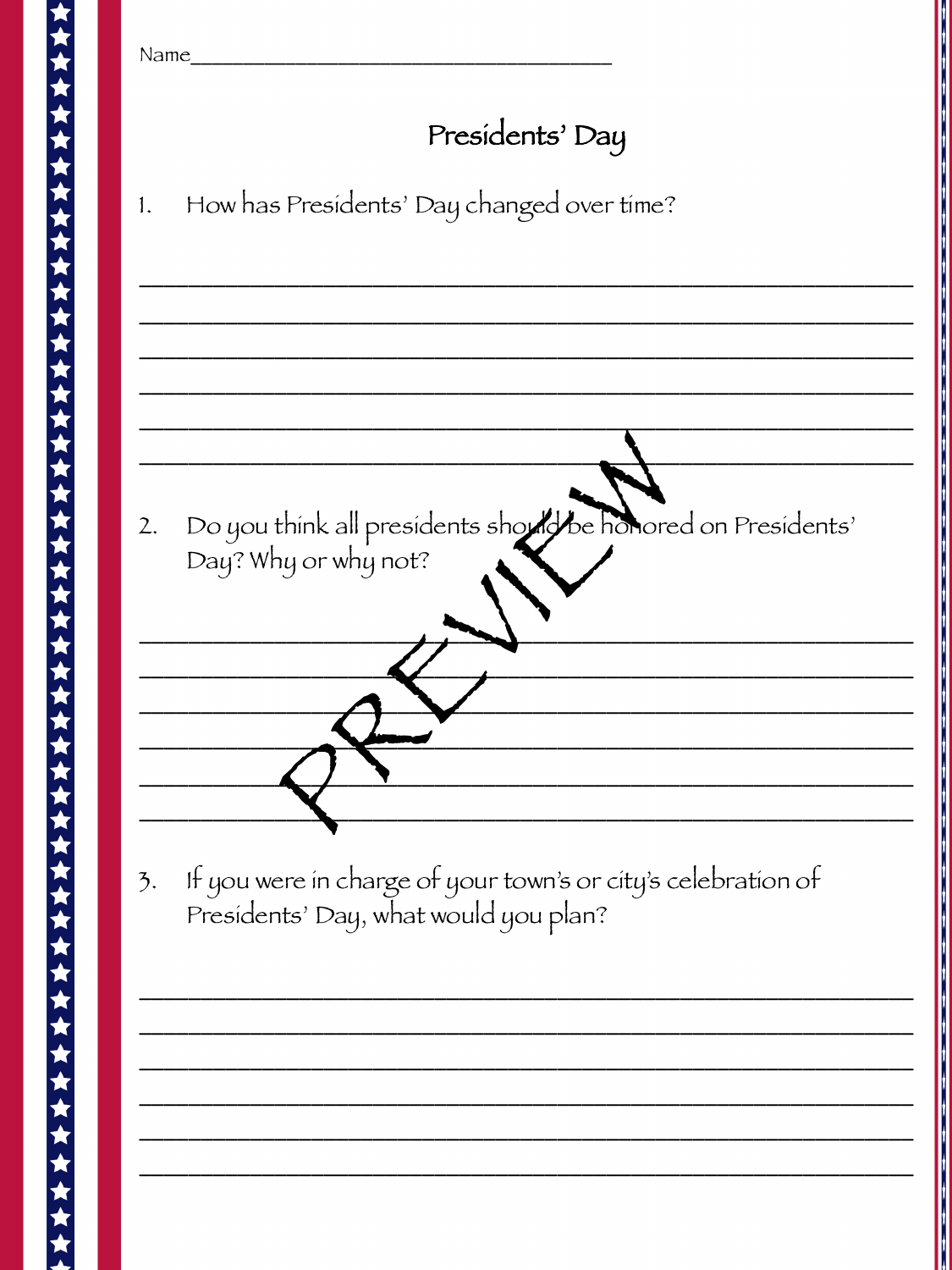## Presidents and Their Years in Office



 George Washington John Adams Thomas Jefferson James Madison James Monroe John Quincy Adams Andrew Jackson Martin Van Buren William Henry Harrison John Tyler James Knox Polk Zachary Taylor Millard Fillmore **Example Franklin Pierce** James Buchanan Abraham Lincoln Andrew Johnson Ulysses S. Grant Rutherford B. Hayes James Garfield Chester A. Arthur Grover Cleveland Benjamin Harrison William McKinley Theodore Roosevelt William H. Taft Woodrow Wilson Warren G. Harding Calvin Coolidge Herbert Hoover Franklin D. Roosevelt Harry S. Truman Dwight D. Eisenhower John F. Kennedy Lyndon B. Johnson Richard M. Nixon Gerald R. Ford Jimmy Carter Ronald W. Reagan George H.W. Bush Bill Clinton

> George W. Bush Barack H. Obama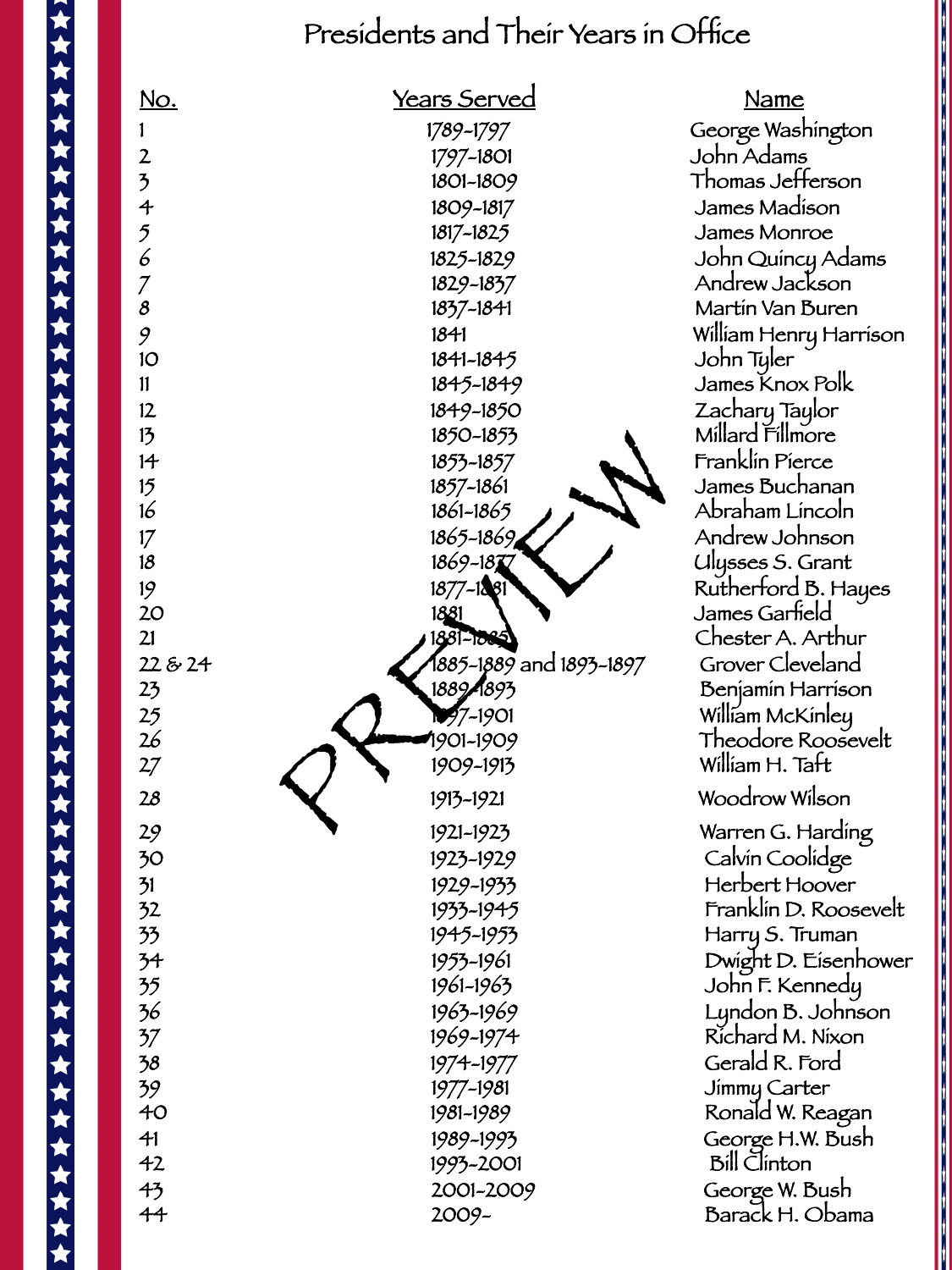Name\_\_\_\_\_\_\_\_\_\_\_\_\_\_\_\_\_\_\_\_\_\_\_\_\_\_\_\_\_\_\_\_\_\_\_\_\_\_\_\_ 

Who Was President At the Time of These U.S. Events? Match the presidents to the important event in United States history that took place while they were in office. (Hint: One President has two matches; another has no matches.)